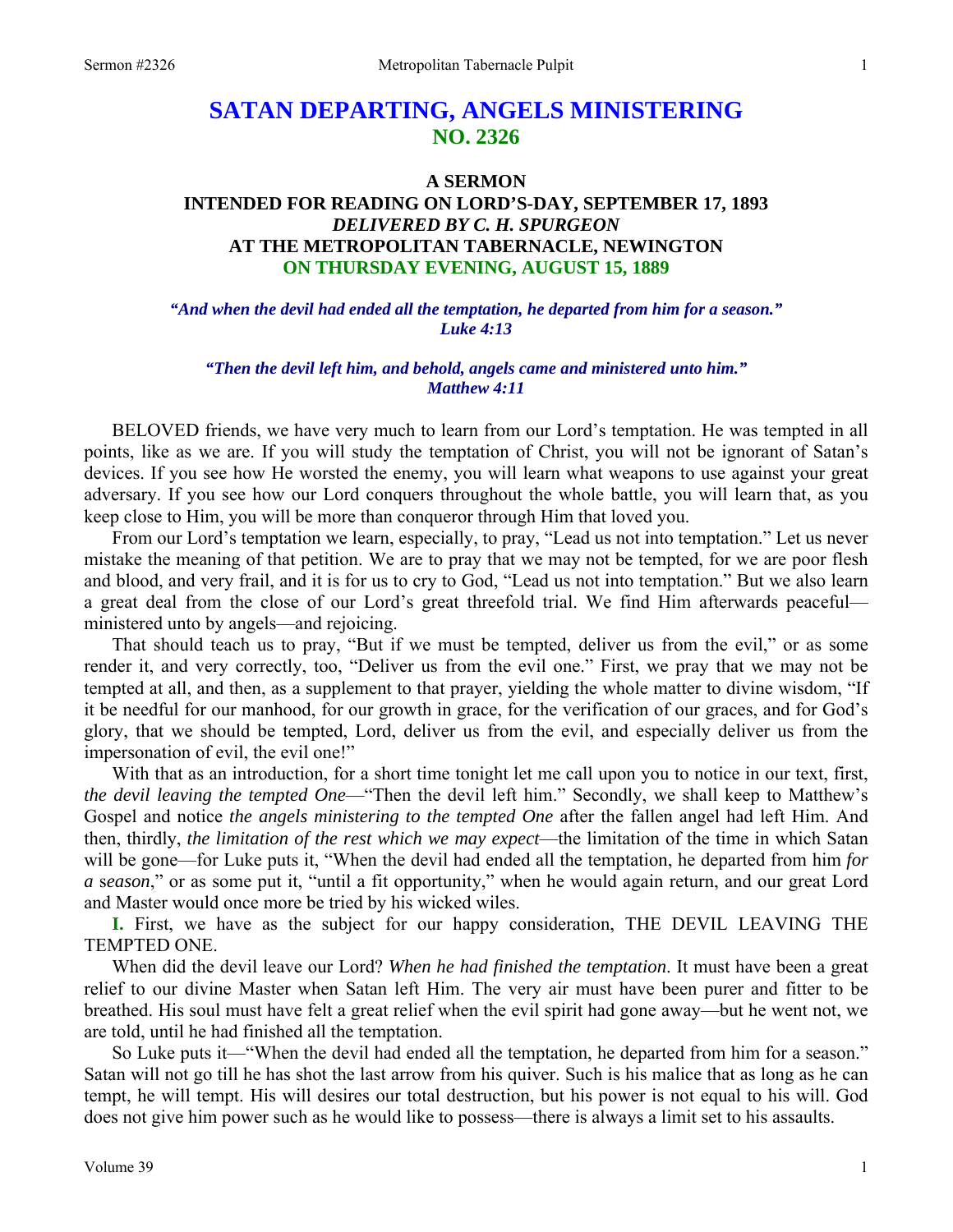When Satan has tempted you throughout and ended all his temptation, then he will leave you. You have not yet undergone all forms of temptation, so you may not expect absolutely and altogether to be left by the arch-enemy. It may be a long time, when you are suffering from his attacks, before he will hold his hand, for he will try all that he possibly can to lead you into evil and to destroy the grace that is in you.

Still, he does come to an end with his temptations sooner than he desires, for as God has said to the mighty sea, "Hitherto shalt thou come, but no further; and here shall thy proud waves be stayed"—so says He to the devil. When He permitted Satan to try the graces of Job and to prove his sincerity, He let him go just so far, but no farther. And when he asked for a further stretch of power, still there was a limit.

There is always a limit to Satan's power and when he reaches that point, he will be pulled up short he can do no more. You are never so in the hand of Satan as to be out of the hand of God. You are never so tempted, if you are a believer, that there is not a way of escape for you. God permits you to be tried for many reasons which, perhaps, you could not altogether understand, but which His infinite wisdom understands for you.

But He will not suffer the rod of the wicked to rest upon the lot of the righteous. It may fall there, but it shall not rest there. The Lord may let you be put into the fire, but the fire shall be heated no hotter than you are able to bear. "When the devil had ended all the temptation, he departed from him."

Satan did not depart from Christ, however, until *he had also failed in every temptation*. When the Lord had foiled him at every point—had met every temptation with a text of Holy Scripture and had proved His own determination to hold fast His integrity and not let it go—it was not till then that the enemy departed.

Oh, brothers and sisters, if you can hold out, if you can stand against this and then against that, if you are proof against frowns and proof against flatteries, if you are proof against prosperity and proof against adversity, if you are proof against sly insinuations and open attacks—when you have won the day, as by God's grace you will do, even as your Master did—then the enemy will depart from you! "Well," says one, "I wish that he would depart from me, for I have been sorely troubled by him," to which I say most heartily, "Amen."

Let us think, for a minute or two, about when Satan will depart from the child of God, as he did from the great Son of God.

I have no doubt that he will do that when he finds that it is necessary for him to be somewhere else. Satan is not everywhere and cannot be, for he is not divine. He is not omnipresent, but as one has said, although he is not everywhere present, it would be hard to say where he is not, for he moves so swiftly, he is such an agile spirit, that he seems to be here and there and everywhere.

And where he is not in person, he is represented by that vast host—the legions of fallen spirits who are under his control. And even where they are not, he carries out his evil devices so that he leaves the leaven to work, the evil seeds to grow, when he himself has gone elsewhere. Yet it is, probably, not many times in one's life that any man is actually called into conflict with Satan himself personally. There are too many of us now for him to give all his time and strength to one—he has to be somewhere else.

Oh, I long to be the means of multiplying the number of God's people by the preaching of the Word, that the Gospel of the grace of God may fly abroad and bring in myriads—that the devil may have more to do and therefore not be able to give so much of his furious attention, as he does in one direction and another, to the children of God.

He also leaves God's people very quickly when he sees that they are sustained by superior grace. He hopes to catch them when grace is at a low ebb. If he can come upon them when faith is very weak, when hope's eyes are dim, when love has grown cold—then he thinks that he will make an easy capture. But when we are filled with the Spirit as the Master was, (God grant that we may be!) he looks us up and down, and he presently sheers off. Like an old pirate, who hangs about on the lookout for merchant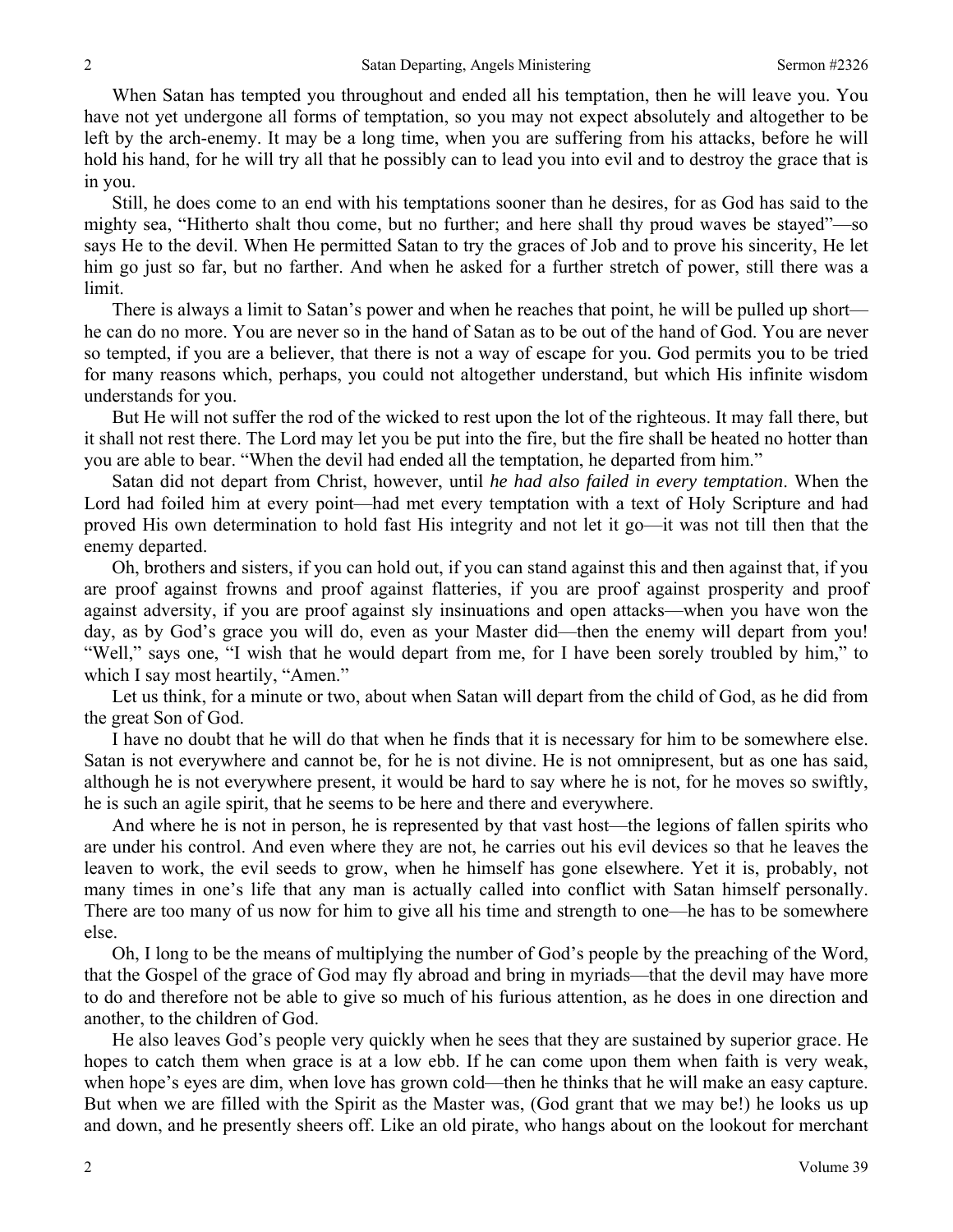vessels, but if he meets with ships that have plenty of guns on board and hardy hands to give him a warm reception, he goes after some other craft not quite so well able to resist his assaults.

Oh, brothers and sisters, be not merely Christians, only barely Christians, with just enough grace to let you see your imperfections, but pray to God to give you mighty grace, that you may "be strong in the Lord, and in the power of his might," so that, after the devil has tested you, and found that the Lord is with you, that God dwells in you, then you may expect that, as it was with your Master, so it will be with you—Satan will leave you.

Sometimes I think, however, that Satan personally leaves us, because he knows that not to be tempted is, to some men, a greater danger than to be tempted. "Oh!" say you, "how can that be?" Brothers, sisters, do you know nothing of carnal security, of being left, as you think, to grow in grace and to be very calm, very happy, and as you hope, very useful and to find beneath you a sea of glass with not a ripple on the wave?

"Yes," say you, "I do know that experience and I have been thankful for it." Have you never found creeping over you, at the same time, the idea that you are somebody, that you are getting wonderfully experienced, that you are an eminent child of God, rich and increased in goods, and have you not said, like David, "I shall never be moved"?

Possibly you have looked askance on some of your friends, who have been trembling and timid, and crying to God from day to day to keep them. You have been Sir Mighty—you have been Lord Great-One and everybody must bow down before you. Ah, yes, you have now fallen into a worse condition than even those are in who are tempted of Satan!

A calm in the tropics is more to be dreaded than a tempest. In such a calm everything gets to be still and stagnant, the ship scarcely moves. It is like a painted ship on a painted sea and it gets to be in something like the state described by Coleridge's *Ancient Mariner*,—

## *"The very deep did rot: Alas, that ever this should be! And slimy things with legs did crawl Over the slimy sea."*

"Oh!" say you, "that is horrible." Yes, and that is the tendency of a soul that is at peace with itself and is not emptied from vessel to vessel. I fear that is often the case with those who believe themselves to be supernaturally holy. A curious fact can be proven by abundant evidence, namely, that the boast of human perfection is closely followed by obscenity and licentiousness.

The most unclean sects that have ever defaced the page of history have been founded by those who had the notion that they were beyond temptation, that they had ceased to sin, and never could transgress again. "Ah!" says Satan, "this notion does my work a great deal better than tempting a man. When I tempt him, then he stands up to resist me. He has his eyes open, he grasps his sword, and puts on his helmet, he cries to God, "Lord, help me!' And he watches night and day—and the more tempted he is the more he looks to God for strength.

"But if I leave him quite alone and he goes to sleep, well then he is not in the battle. And if he begins to feel quite secure, then I can steal in upon him unawares and make a speedy end of him." This is one reason why Satan leaves some men untempted. A roaring devil is better than a sleeping devil—and there is no temptation much worse than that of never being tempted at all.

Again, I doubt not that Satan leaves us—nay, I know that he does—when the Lord says to him what He said in the wilderness, "Get thee hence, Satan." And He does say that when He sees one of His poor children dragged about, tortured, wounded, bleeding. He says, "Get thee hence, Satan. I permit you to fetch in My stray sheep, but not to worry them to death. Get thee hence, Satan." The old hell-dog knows his Master and he flies at once.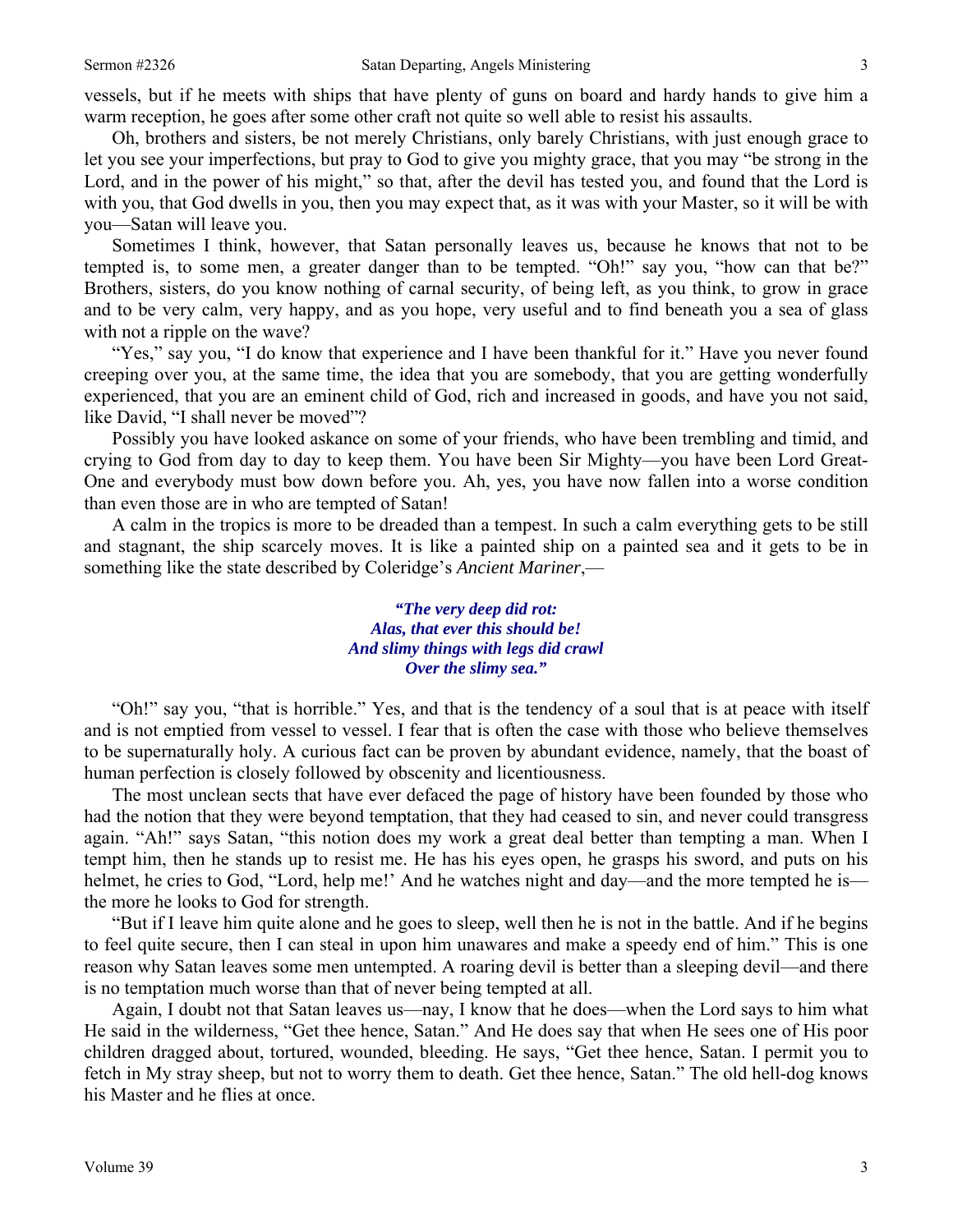This voice of God will come when the Lord sees that we cast ourselves wholly upon Him. In my brother's prayer he suggested to us, if you remember, that in casting our burden upon the Lord we might not be able to get rid of it. The way was to cast ourselves and our burden both upon the Lord. The best way of all is to get rid of the burden entirely, to cast yourself, but without your burden, upon the Lord.

Let me remind you of a story that I once told you, of a gentleman who, riding along in his gig, saw a packman carrying a heavy pack, and asked him if he would like a ride. "Yes, and thank you, sir." But he kept his pack on his back while riding. "Oh!" said the friend, "why do you not take your pack off and put it down in front?" "Why, sir," he said, "it is so kind of you to give me a ride that I do not like to impose upon your good nature, and I thought that I would carry the pack myself!" "Well," said the other, "but you see, it makes no difference to me whether you carry it or do not carry it—I have to carry you and your pack—so you had better unstrap it and put it down in front."

So, friend, when you cast your burden upon God, unstrap it. Why should you bear it yourself when God is prepared to bear it? Beloved, there are times when we forget that, but when we can come and absolutely yield ourselves right up, saying, "Lord, here I am, tempted, and poor, and weak. But I come and rest in You. I know not what to ask at Your hands, but Your servant has said, 'Cast thy burden upon the LORD, and he shall sustain thee: he shall never suffer the righteous to be moved.' I lie at your feet, my Lord. Here I am, here would I be. Do with me as seems good in Your sight—only deal in tender mercy with Your servant." Then will the Lord rebuke the enemy. The waves of the sea shall be still and there shall be a great calm.

So much for the devil leaving the tempted one. He does so, he *must do so*, when God commands it.

**II.** But now, secondly, let us think of THE ANGELS MINISTERING TO THE TEMPTED ONE.

The angels came and ministered to our Lord after Satan was gone. Notice that they did not come while our Lord was in the battle. Why not? Why, because it was needful that He should tread the winepress alone, and because it was more glorious for Him that of the people there should be none with Him!

Had there been any angels there to help Him in the duel with the adversary, they might have shared the honor of the victory, but they must stay away till the fight is over, and when the foe is gone, then the angels come. It has been noted that it does not say that the angels came very often and ministered to Jesus, as much as to make us think that they were always near, that they hovered within earshot, watching, and ready to interpose if they might. They were a bodyguard round about our Lord, even as they are today about His people, for "are they not all ministering spirits, sent forth to minister for them who shall be heirs of salvation?" But the moment that the fight was over, then the angels came and ministered to Christ. Why was that?

I suppose, first, because, as man, *He was especially exhausted*. He was hungry, we are told, and that proves exhaustion. But besides that, the strain of forty days' temptation must have been immense. Men can bear up under a strain, but when it is eased, then they fall. Elijah can do marvels, he can strike the priests of Baal and behave like a hero, but after it is all over, Elijah fails. As man, our Lord was subject to the sinless infirmities of our flesh, and it was needful that angels should come and minister to Him, even as the angel did in the garden, after the agony and bloody sweat.

But it was also because, being man, *He was to partake of the ministry which God had allotted to man*. He has appointed angels to watch over His own people, and inasmuch as Jesus is our Brother, as the children were partakers of the ministry of angels, He Himself also took part with the same that He might show how He took our weakness upon Him, and therefore needed and received that succor which the Father has promised to all His children.

Was it not, again, because *He was so beloved of the angels and they were so loyal to Him*? They must have been amazed when they saw Him born on earth and living here in poverty. And when they saw Him tempted of the enemy, they must have loathed the adversary. How could Satan be permitted to come so near their pure and holy Master? I think that Milton could have pictured this scene and that he would have drawn every seraph there as longing to let his falchion of flame find a scabbard in the heart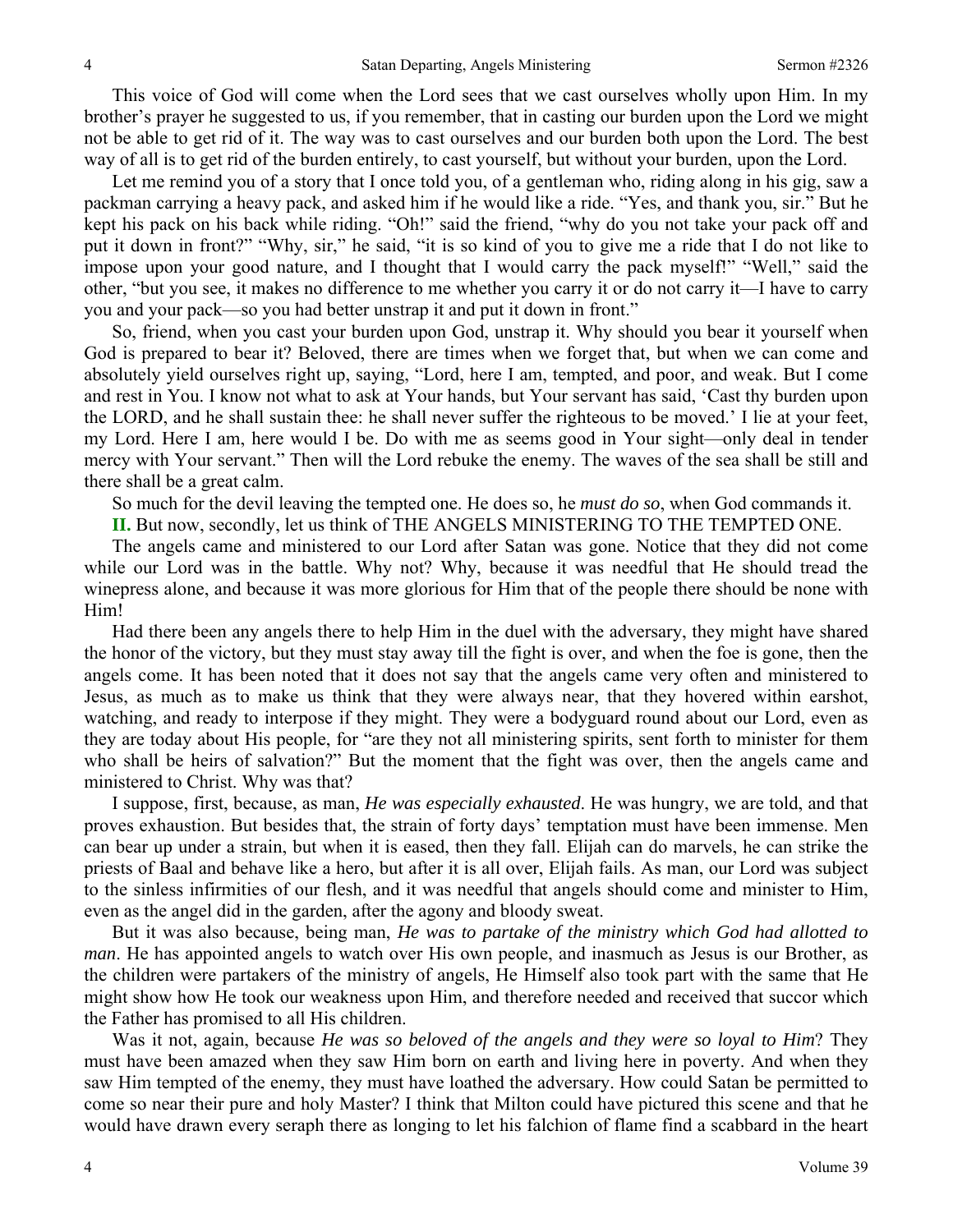of the foul fiend that dared to come so near to the Prince of purity. But they must not interfere, yet, as soon as they might, then they joyfully came and ministered unto Him.

And does it not also go to show that *His was a nature very sensitive to the angelic touch*? You and I are coarse, hard-hearted.

#### *"Myriads of spirits throng the air: They are about us now."*

Women are to cover their heads in worship "because of the angels." There are many acts of decorum in holy worship that are to be kept up "because of the angels." They are innumerable, they are sent to minister to us, but we are not sentient of them—often we do not perceive them. But Jesus was all tenderness and sensitiveness—and He knew that the angels were there, so it was easy for them to come and minister to Him.

What they did in ministering to Him, we cannot tell. I should certainly think that they sustained His bodily nature, for He hungered and they readily brought to Him food. But they also sustained His mental and His spiritual nature with words of comfort. The sight of them reminded Him of His Father's house, reminded Him of the glory which He had laid aside. The sight of them proved that the Father did not forget Him. He had sent the household troops of heaven to succor and support Him.

The sight of them must have made Him anticipate the day of which the poet sings,—

*"They brought His chariot from above, To bear Him to His throne; Clapp'd their triumphant wings, and cried, 'The glorious work is done.'"* 

Well now, brethren, if we are tempted, shall we have any angels to succor us? Well, we shall have the equivalent of angels, certainly. Oftentimes, after a temptation, God sends His human messengers. Many of you can tell how, when you have been hearing the Word after a bad time of temptation, the Gospel message has been wonderfully sweet to you.

You have sat in your pew and said, "God sent that sermon on purpose for me." Or if you have not had a sermon, you have read the Bible and the words have seemed to burn and glow on the page, and you have warmed your soul by their heat. Has it not been so with you often? Are not all the holy things more sweet after trial than they were before? Have you not found them so?

I bear my willing witness that never does Christ seem so precious, never do the promises seem so rich and rare, never does evangelical doctrine cling so closely to my heart, and my heart to it, as after a time of painful trial, when I have been laid aside from holy service and racked with anguish. Oh, then the angels come and minister to us, in the form of men who preach the Word, or in the form of the living page of God's written Word!

I have noticed, too, that God sometimes cheers His tempted people with clear sunshine after rain, by some very gracious providences. Something happens that they could not have looked for—so pleasant, so altogether helpful—that they have had to burst into singing, though just before they had been sighing. The cage door was set wide open and God's bird has had such a flight and sung so sweetly, as it mounted up to heaven-gate, that the soul seemed transformed into a holy lark in its ascending music. Have you not found the Lord very gracious to you after some severe trial or some strong temptation? I believe that this will be the testimony of many experienced Christians.

And as there come these choice providences, so, I do not doubt, there do come actual angels ministering to us, though we are unaware of their presence. They can suggest holy thoughts, I doubt not, to bring us comfort. But above the angels, far superior to angelic help, is the Holy Ghost the Comforter. How sweetly can He close up every wound and make it even sing as it heals! He makes the bones that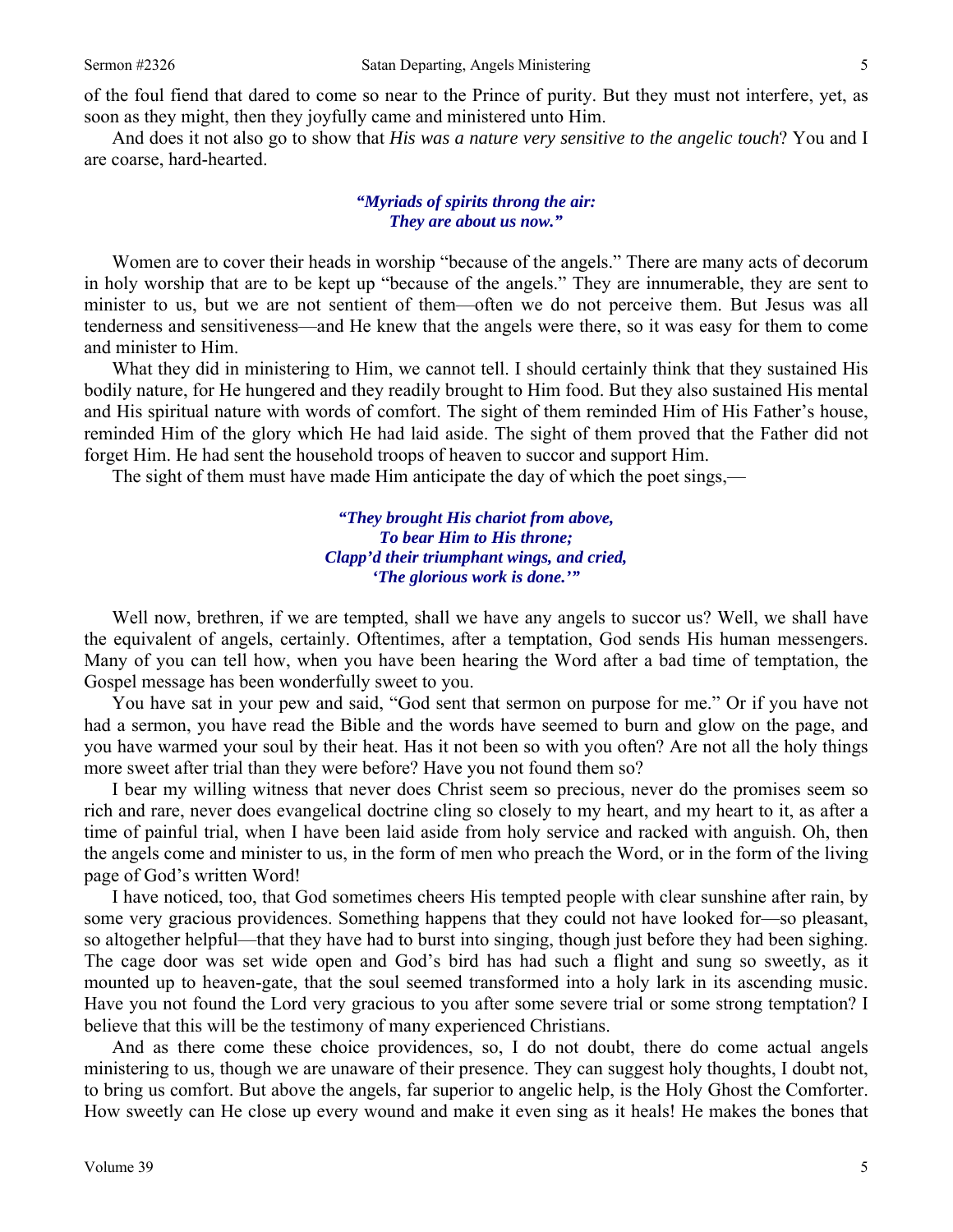God had broken to rejoice and fills us with a deeper experience of delight than we have ever known before.

Well now, I suppose that some of you here tonight are in this condition—that Satan has left you and angels are ministering to you. If so, you are very happy. Bless your God for it. There is a great calm. Thank God for the calm after the storm. I hope, my brother, that you are the stronger for what you have endured, and that the conflict has matured you, and prepared you for something better.

Now, what did our Lord do after the devil had left Him and the angels had come to minister to Him? Did He go home and stop there and begin to sing of His delightful experiences? No, we find Him preaching directly afterwards, full of the Spirit of God. He went everywhere, proclaiming the kingdom of God. He was found in the synagogue or on the hillside. Just in proportion as the Spirit of God had enabled Him to overcome the enemy, we find Him going forth to spend that strength in the service of His Lord.

O tempted one, have you a respite? Spend that respite for Him who gave it to you. Is it calm now, after a storm? Go now, and sow your fields with the good seed. Have you wiped your eye and is the salt tear gone? Go you sing a Psalm, then—sing unto your Well-beloved—and go you down into His vineyard, and take the foxes, and prune the vines, and dig about them—and do necessary work for Him who has done so much for you.

List. You have been set free. There are many under bondage to Satan—not as you are, fighting against him—but his willing slaves. Oh, come, my brother—your God has set you free—go after them! Go after the fallen woman and the drunken man. Go, seek and find the most debauched, the most depraved. Specially look after any of your own house who have played the prodigal.

> *"Oh, come, let us go and find them! In the paths of death they roam: At the close of the day 'twill be sweet to say, 'I have brought some lost one home;'"*

and it will be right to say it, if the Lord has dealt so well with you.

**III.** Now, I have to close by reminding you of the third point, which is a searching truth, namely, THE LIMITATION OF OUR REST. Satan left Christ "for a season," or until a fit occasion.

Did the devil assail our Lord again? I am not sure that he personally did, but he did so in many ways by others. I notice that, before long, he tried to entangle Him in His speech. That is a very easy thing to do with us. Somebody tonight can take up something that I have said, twist it from its connection, and make it sound and seem totally different from what was meant by it.

You know how the Herodians, the Sadducees, and the Pharisees did this with our Lord—they tried to entangle Him in His speech. In all of that, Satan led them on. Satan also actively opposed Christ's ministry and Christ opposed Satan—but Jesus won the day, for He saw Satan fall like lightning from heaven.

A more artful plan still was that by which the devil's servants, the demons that were cast out of possessed persons, called Jesus the Son of God. He rebuked them because He did not want any testimony from them. No doubt the devil thought it a very cunning thing to praise the Savior, because then the Savior's friends would begin to be suspicious of Him if He was praised by the devil.

This was a deep trick, but the Master made him hold his peace. You remember how He said on one occasion, "Hold thy peace, and come out of him"? It was something like this, "Down dog! Come out!" Christ is never very polite with Satan—a few words and very strong ones are all that are necessary for this arch-prince of wickedness.

Satan tempted our Lord through Peter. That is a plan that he has often tried with us, setting a friend of ours to do his dirty work. Peter took his Lord and rebuked Him, when He spoke about being spit upon and put to death. And then the Lord said, "Get thee behind me, Satan." He could see the devil using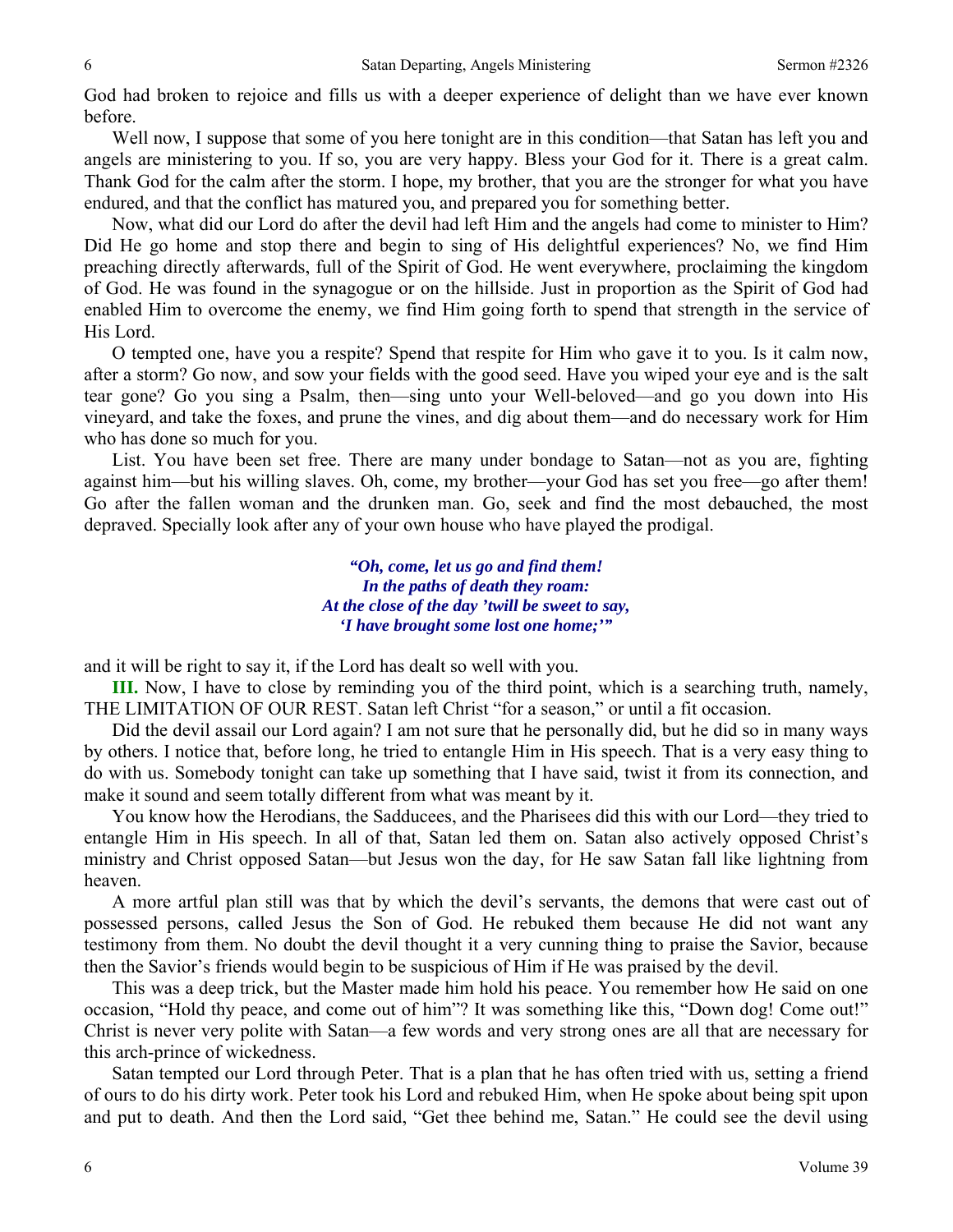Peter's tenderness to try to take Him off from His self-sacrifice. Oh, how often has Satan tempted us that way, entangling us in our speech, opposing us in our work, praising us out of wicked motives to try to deceive us, and then setting up some friend to try to take us off from holy self-denial!

There were also occasional heart-sinkings in our Lord. Thus we read in John 12:27, "Now is my soul troubled; and what shall I say? Father, save me from this hour?" He seems to have been very heavy in heart at that time. But the deepest soul-sinking was when, in the garden, His soul was "exceeding sorrowful, even unto death."

Satan had a hand in that sore trial, for the Lord had said, "The prince of this world cometh," and He said to those who came to arrest Him, "This is your hour and the power of darkness." It was a dreadful season. Our Lord's ministry began and ended with a fierce onslaught from Satan. He left Him after the temptation, but only for a season.

Well now, dear friends, if we have peace and quietness tonight, and are not tempted, do not let us become self-secure. The devil will come to us again at a fit opportunity. And when will that be? There are a great many fit opportunities with you and with me. One is, *when we have nothing to do*. You know Dr. Watts' lines,—

## *"Satan finds some mischief still, For idle hands to do."*

He will come and attack us *when we are alone*. I mean, when we are sad and lonely, and are sitting still, and moping by ourselves.

But Satan also finds a very fit occasion *when we are in company*, especially when it is very mixed company—a company of persons, perhaps, who are superior to ourselves in education and in station but who do not fear God. We may easily be overawed and led astray by them. Satan will come then.

I have known him frequently come and find an occasion against the children of God *when we are sick and ill*, the old coward! He knows that we would not mind him when we are in good health, but sometimes when we are down in the dumps through sickness and pain—then it is that he begins to tempt us to despair.

So will he do with us when *we are very poor*. When a man has had a great loss in business, down comes Satan and insinuates, "Is *this* how God treats His children? God's people are no better off than other people."

Then, *if we are getting on in the world*, he turns it the other way, and he says, "Doth Job fear God for nought? He gets on by his religion." You cannot please the devil and you need not want to please him. He can make a temptation for you out of anything.

I am going to say something that will surprise you. One time of great temptation is *when we are very spiritual*. As to myself, I have never been in such supreme danger as when I have led some holy meeting with sacred fervor and have felt carried away with delight in God. You know that it is easy to be on the Mount of Transfiguration and then to meet Satan at the foot, as our Lord did when He came down from that hill.

Another time of temptation is when *we have already done wrong*. "Now he begins to slip," says Satan. "I saw him trip. Now I will have him down." Oh, for speedy repentance and an earnest flight to Christ whenever there has been a grave fault, ay, and before the grave fault comes, that we may be preserved from falling!

And Satan finds a good occasion for tempting us *when we have not sinned*. After we have been tempted and we have won the day and stood fast, then he comes and says, "Now, that was well done on your part, you are a splendid saint." And he who thinks himself a splendid saint is next door to a shameful sinner, depend upon it. And Satan soon gets the advantage over him.

If you are successful in business or successful in holy work, then Satan will tempt you. If you are not successful and have had a bad time, then Satan will tempt you. When you have a heavy load to carry, he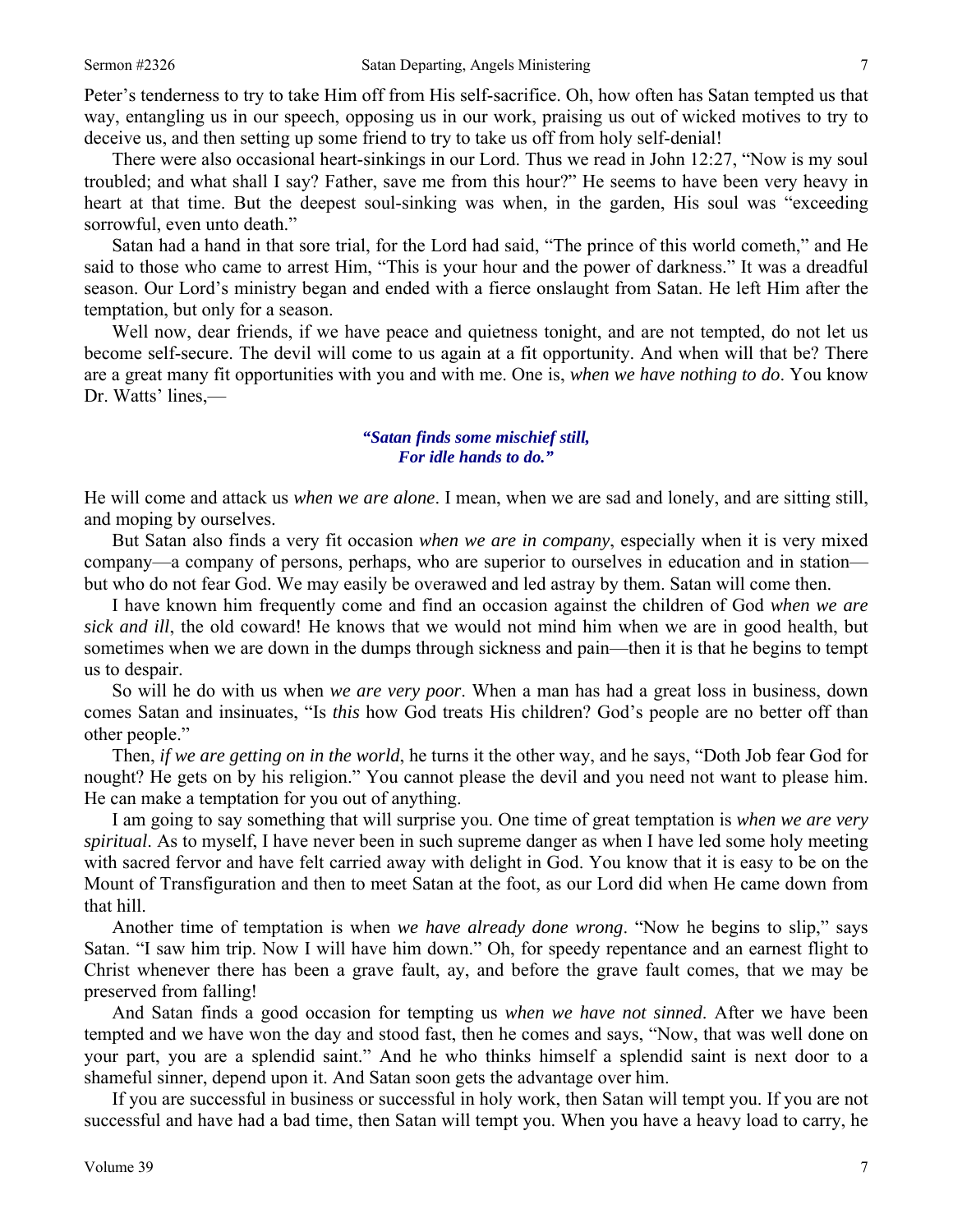will tempt you. When that load is taken off, then he will tempt you worse than ever. He will tempt you when you have obtained some blessing that you have been thinking was such a great boon, just as, in the wilderness, when they would cry for flesh and said that they must have flesh, God gave them their heart's desire—but sent leanness into their soul. Just as you have secured the thing that you are seeking, then comes a temptation—to which all I have to say is this—"Watch."

"What I say unto you, I say unto all," said Christ, "Watch. Watch and pray, that ye enter not into temptation." And by the conflict and the victory of your Master, go into the conflict bravely and expect to conquer by faith in Him, even as He overcame.

But what shall I say to those who are the slaves and the friends of Satan? The Lord have mercy upon you! If you desire to escape, there is only one way. There is the cross and Christ does hang upon it. Look to Jesus. He can set you free. He came on purpose to proclaim liberty to the captives. Look and live. Look now, and live now. I implore you, do it, for His dear sake. Amen.

#### **EXPOSITION BY C. H. SPURGEON**

#### *LUKE 4:1-15*

**Verse 1.** *And Jesus being full of the Holy Ghost returned from Jordan, and was led by the Spirit into the wilderness,* 

"Full of the Holy Ghost." And then led "into the wilderness" to be tempted. You would not expect that. Yet it is a sadder thing to be led into a wilderness when you are not filled with the Spirit, and a sadder thing to be tempted when the Spirit of God is not resting upon you. The temptation of our Lord was not one to which He wantonly exposed Himself. He "was led by the Spirit into the wilderness." The Spirit of God may lead us where we shall have to endure trial. If He does so, we are safe, and we shall come away conquerors even as our Master did.

## **2.** *Being forty days tempted of the devil.*

Six weeks of temptation. We read the story of the temptation, perhaps, in six minutes, but it lasted for nearly six weeks. "Forty days tempted of the devil."

**2.** *And in those days he did eat nothing: and when they were ended, he afterward hungered.* 

It does not appear, therefore, that Jesus hungered while He was fasting. He was miraculously sustained during that period. After fasting, one looks for deeper spiritual feeling and more holy joy. But the most prominent fact, here, is that, "He afterward hungered."

Think not that you have lost the benefit of your devout exercises when you do not at once feel it. Perhaps the very best thing that can happen to you, after much prayer, is a holy hunger. I mean not a natural hunger, as it was with our Lord, but a blessed hungering after divine things. "Blessed are they that hunger and thirst after righteousness, for they shall be filled."

## **3.** *And the devil said unto him, If thou be the Son of God, command this stone that it be made bread.*

Satan met the hungry Man and suited the temptation to His present pangs, to His special weakness at that moment—"If thou be the Son of God, command this stone that it be made bread." The devil suspected and I think he knew that Jesus was the Son of God, but he began the temptation with an "*if*." He hissed into the Savior's ear—"*If* thou be the Son of God."

If you, believer, can be led to doubt your sonship and to fear that you are not a son of God, Satan will have begun to win the battle. So he begins to storm the royal fort of faith—"*If* thou be the Son of God." Our Lord was the Son of God, but He was then suffering as our Substitute—and in that condition He was a lone and humble man. What if I call Him, "a common soldier in the ranks"?

Satan invites Him to work a miracle of an improper kind on His own behalf, but Jesus wrought no miracle for Himself. Now, it may be that the devil is trying some of you tonight. You are very poor, or business is going very awkwardly, and Satan suggests that you should help yourself in an improper manner. He tells you that you can get out of your trouble very easily by some action which, although it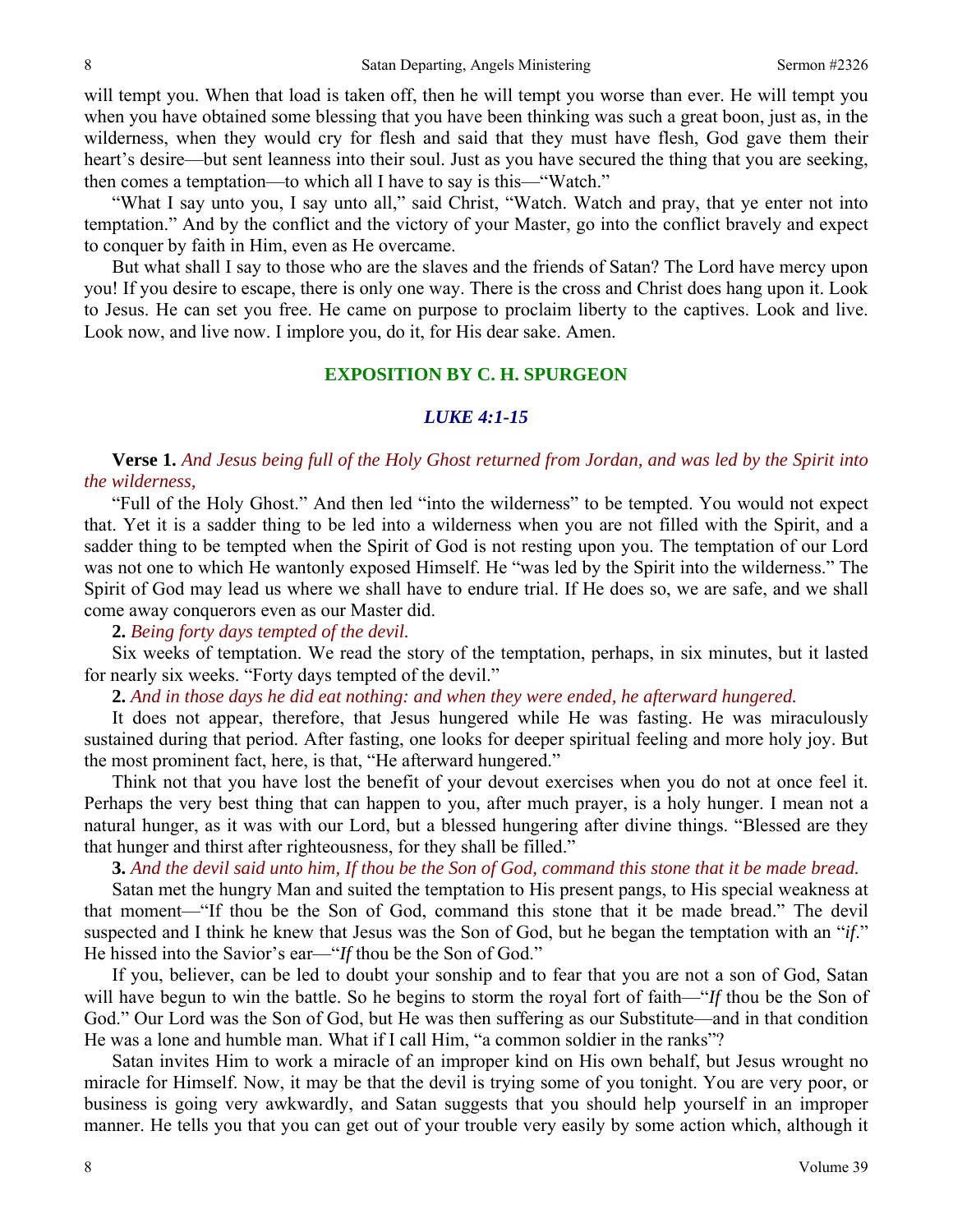may not be strictly right, may not be so very wrong after all. He said to Jesus, "If thou be the Son of God, command this stone that it be made bread."

### **4.** *And Jesus answered him, saying, It is written,*

That is Christ's sword. Look how swiftly He drew it out of its sheath. What a sharp two-edged sword is this to be used against Satan! You also, believer, have this powerful weapon in your hand—let no man take it from you. Believe in the inspiration of Scripture. Just now there is a fierce attack upon the Book of Deuteronomy. It is a very curious thing that all the texts Christ used during the temptation were taken out of Deuteronomy, as if that was to be the very armory out of which He would select this true Jerusalem blade with which He should overcome the tempter, "*It is written*," "*It is written*," "*It is said*."

**4.** *That man shall not live by bread alone, but by every word of God.* 

"God can sustain Me without My turning the stone into bread. God can bring Me through my trouble without My saying or doing anything wrong. I am not dependent upon the outward and visible." If you can feel like that, if you can appropriate the promise of God, and quote it to Satan, saying, "It is written," using it as Christ did, you will come off conqueror in the time of temptation even as He did.

#### **5.** *And the devil,*

Now he tries Him again. There is wave upon wave trying to wash the Son of man off His feet.

**5.** *Taking him up into an high mountain, shewed unto him all the kingdoms of the world in a moment of time.* 

Skeptics have asked how that could be done. Well, they had better ask him who did it. He knows more about them and they know more about him than I do. But he did it. I am sure, for here it is written, that he "shewed unto him all the kingdoms of the world in a moment of time."

**6.** *And the devil said unto him, All this power will I give thee, and the glory of them: for that is delivered unto me; and to whomsoever I will I give it.* 

Does not he talk proudly in the presence of his Lord and Master? What an audacious dog he must have been to howl thus in the presence of Him who could have destroyed him by a look or a word, if He had wished to do so!

**7-8.** *If thou therefore wilt worship me, all shall be thine. And Jesus answered and said unto him, Get thee behind me, Satan:* 

The temptation annoyed Him—it was so foreign to His holy nature, it vexed His gracious spirit—so He cried out indignantly to the tempter, "Get thee behind me, Satan."

**8.** *For it is written,* 

Here flashed forth the sword again.

**8.** *Thou shalt worship the Lord thy God, and him only shalt thou serve.* 

Then let us pay no reverence, no worship to any but God. Consciences and minds are made for God alone—before Him let us bow—and if all the world were offered to us for a moment's idolatry, let us not fall into the snare of the tempter.

**9.** *And he brought him to Jerusalem,* 

Satan now takes Christ to holy ground. Temptations are generally more severe there.

**9.** *And set him on a pinnacle of the temple,* 

The highest point of all. Elevated high above the earth.

**9-11.** *And said unto him, If thou be the Son of God, cast thyself down from hence, for it is written, He shall give his angels charge over thee, to keep thee: and in their hands they shall bear thee up, lest at any time thou dash thy foot against a stone.* 

Now Satan tries to quote Scripture, as he can do when it answers his purpose, but he never quotes it correctly. You young brothers who go out preaching, mind that you do not imitate the devil by quoting part of a text or quoting Scripture incorrectly. He did it, however, with a purpose—not by misadventure or from forgetfulness—he left out the very necessary words, "In all thy ways." "He shall give his angels charge over thee, to keep thee in all thy ways." Satan left out those last four words, for it was not the way of a child of God to come down from a pinnacle of the temple headlong into the gulf beneath.